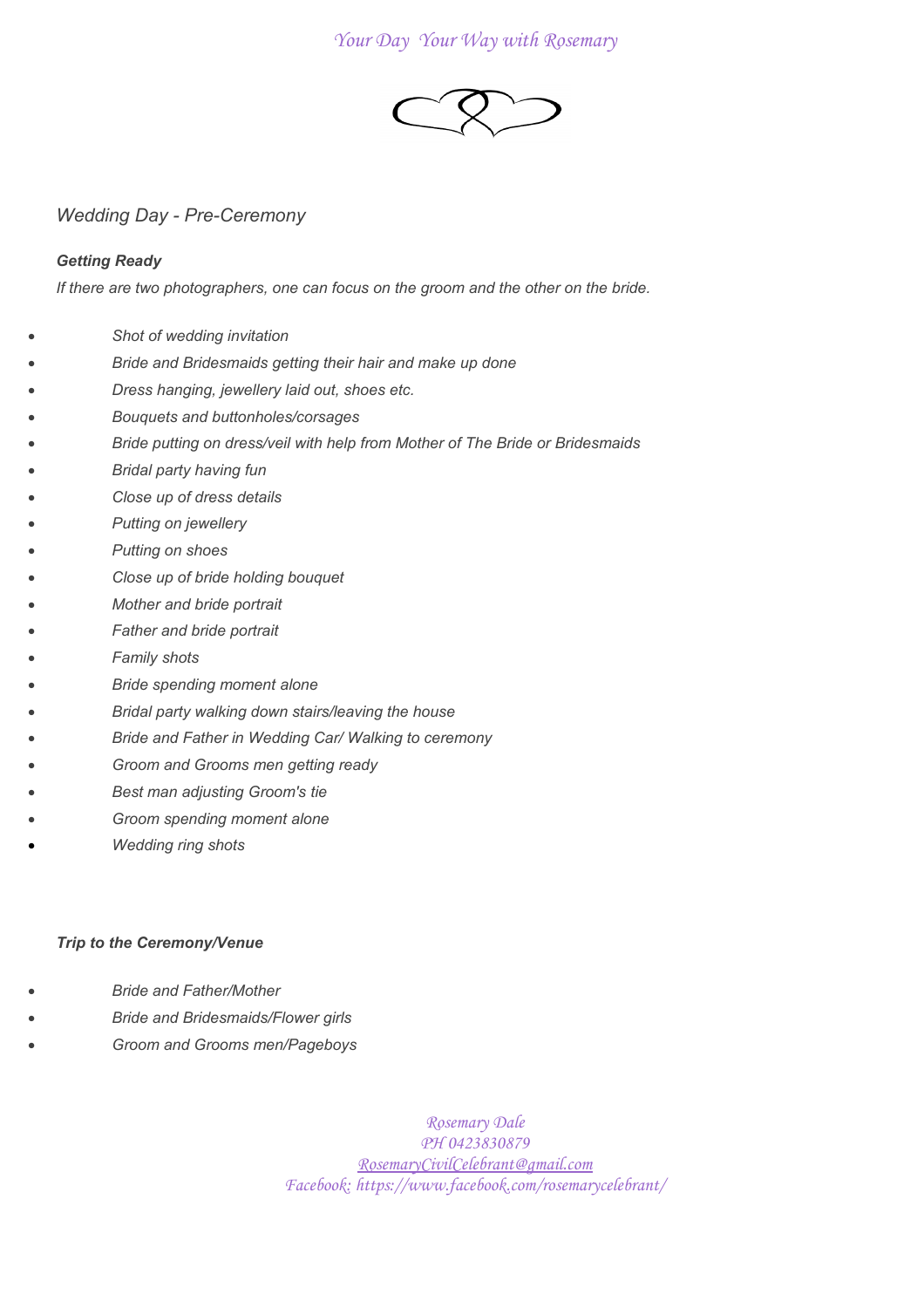# *Your Day Your Way with Rosemary*

#### *Wedding Day - Ceremony*

- *Shots of empty venue/church altar, flowers, interior & exterior details*
- *Groom and Grooms men waiting inside venue/church*
- *Guests outside and inside church*
- *Ushers handing out program*
- *Bride arriving in wedding car*
- *Bride stepping out of car*
- *Bride and Bridesmaids at back of church*
- *Bridal Party entrance*
- *Bride walking up the aisle*
- *Groom's reaction*
- *Father/Mother giving bride away*
- *Exchanging of vows*
- *Lighting of unity candle*
- *Ring bearer*
- *Exchanging of the rings*
- *Participants such as readers, the officiant, musicians etc.*
- *The first kiss as husband and wife, and the moment after*
- *Signing register*
- *The Recessional/Bride and Groom walking back down the aisle*
- *Newly wed shot*
- *Confetti throwing*
- *Greeting guests outside venue*
- *Bride & Groom in back seat of wedding car*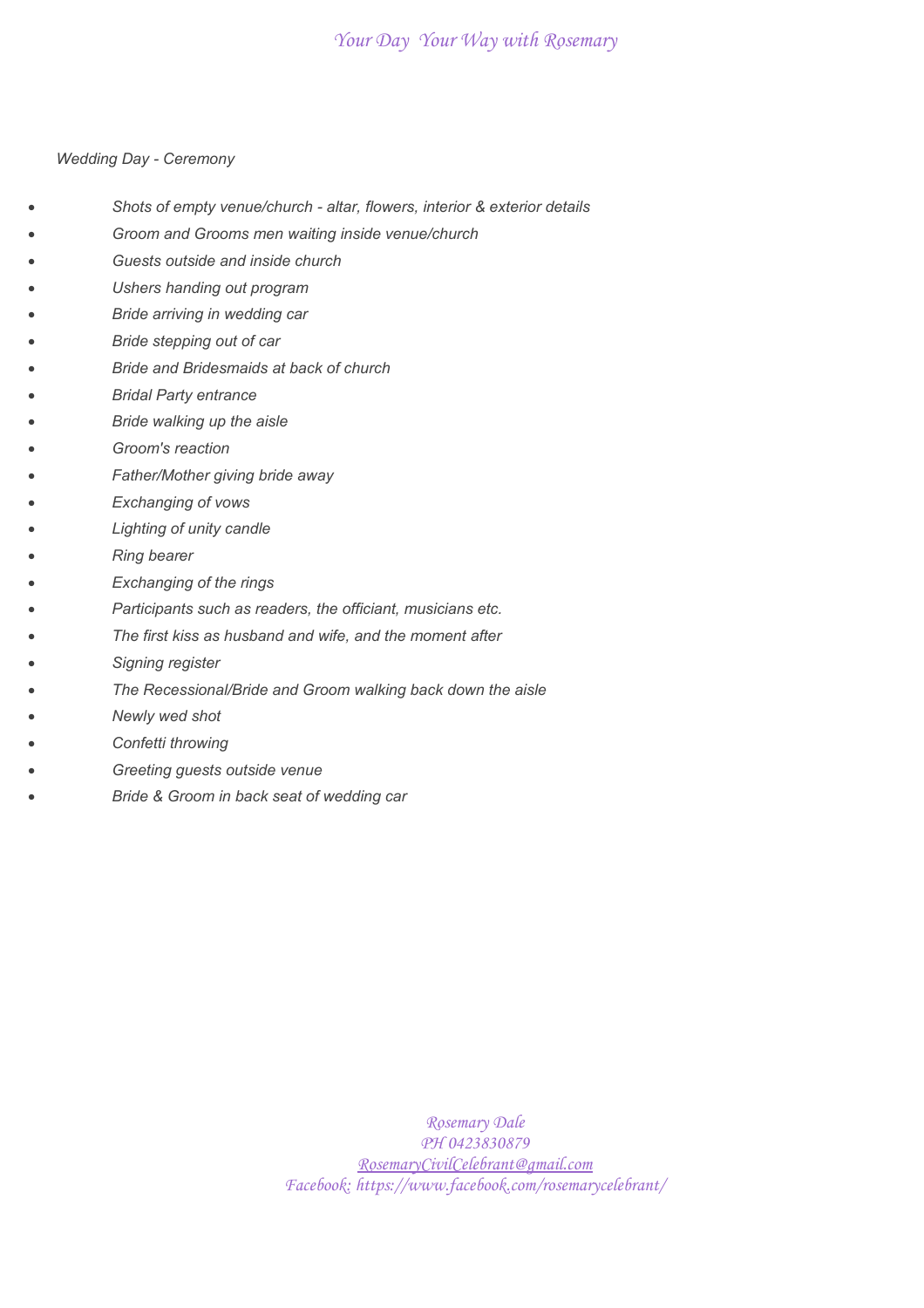### *Wedding Day - Post Ceremony*

*After the ceremony you have to make time for the wedding portraits - this usually takes 1-2 hours depending on the couple and the list of specific shots you require. Prepare a list of all the people you want in the portraits - family members and friends - and the specific combinations you require e.g. a shot of just you and your siblings or a shot of all your first cousins together.*

*Give this list to your photographer well in advance so they can prepare and discuss any issues. Also assign a close friend (not a bridesmaid or grooms man who will be in the images), someone who knows all the people on the list, to work with the photographer on rounding people up.*

### *Couple Shots*

- *Portraits of the couple alone*
- *Portraits of Bride on her own*
- *Portraits of Groom on his own*

## *Bridal Party*

- *Bride and Groom with bridesmaids/grooms men*
- *Bride and Groom with bridal party*
- *Bride with bridesmaids/maid of honour*
- *Groom and grooms men/best man*
- *Entire wedding party*

#### *Family*

- *Bride and Groom with her parents*
- *Bride and Groom with his parents*
- *Bride and Groom with both sets of parents*
- *Bride and Groom with siblings*
- *Bride and Groom with close family members*